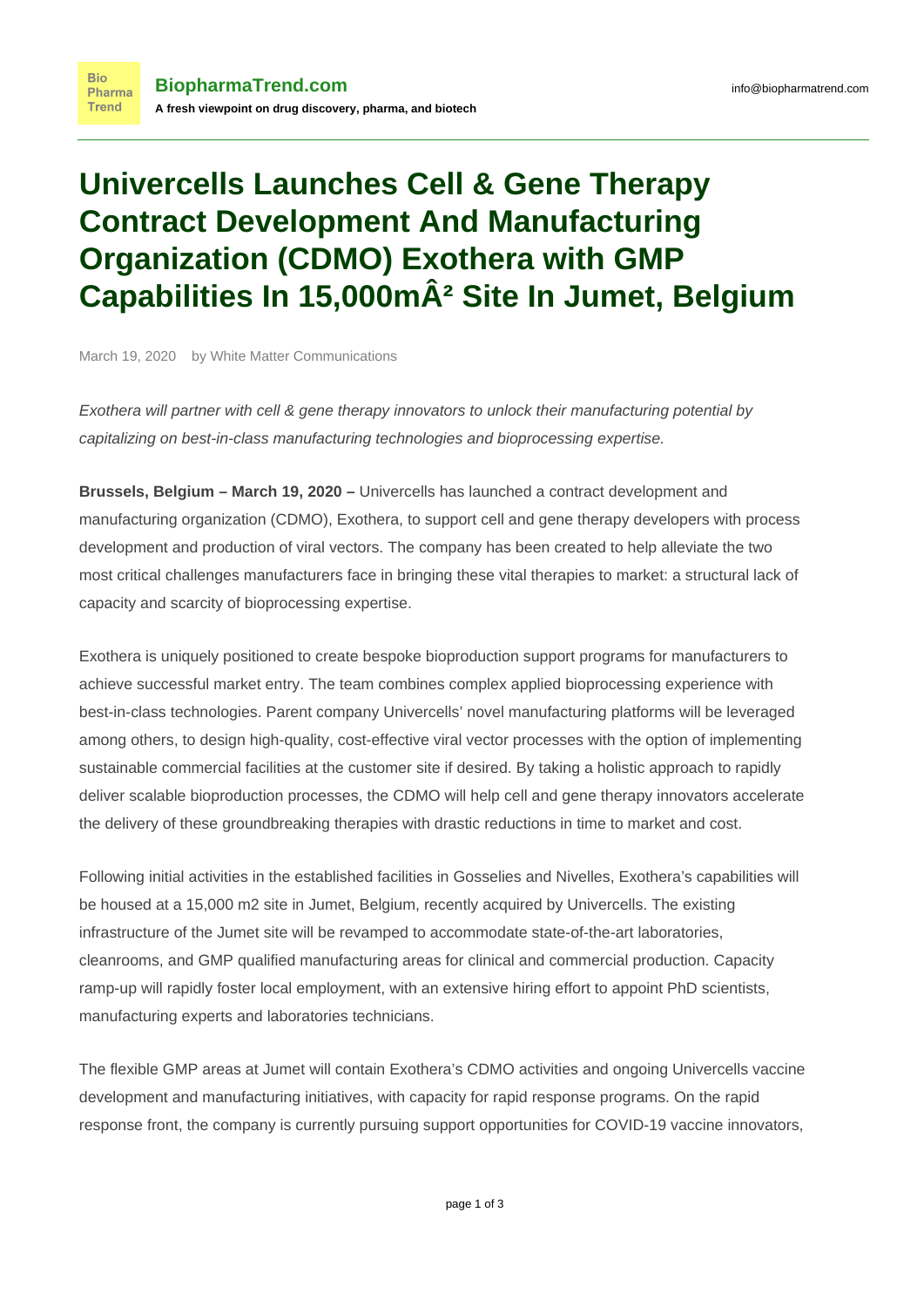drawing on vast capability and know-how in expediting successful vaccine manufacturing programs.

"This new focus will enable our team to leverage expertise with innovation to overcome the industry's production constraints and foster the success of cell and gene therapies", declares Hugues Bultot, CEO of Univercells and Exothera."We strongly believe that Exothera will make a difference in the manufacturing of these advanced and critically needed therapies, ultimately unlocking their potential to improve patients' lives."

## **About Univercells**

Univercells is an innovative bioprocessing provider focused on increasing the availability of affordable biologics. Capitalizing on unmatched bioprocessing and engineering expertise, the company is offering leading-edge manufacturing solutions to alleviate the industry's current shortfall in supply of cell and gene therapies, vaccines and biotherapeutics.

Univercells is dedicated to deliver technologies, services and turnkey solutions to accompany industry experts unlock and expedite critically needed therapies. A global company headquartered in Gosselies, Belgium, Univercells benefits from the support regional and national players as well as from the Bill & Melinda Gates Foundation (BMGF), Global Health Investment Fund (GHIF), European Investment Bank (EIB) and other international players in the health industry.

[www.univercells.com](http://www.univercells.com)

## **About Exothera**

Exothera is a uniquely positioned contract manufacturing and development organization (CDMO) that partners with cell and gene therapy innovators. As a Univercells company, Exothera capitalizes on novel manufacturing technologies and best-in-class bioprocessing expertise to deliver bespoke process development and GMP clinical and commercial production of viral vectors. Our experienced team is dedicated to delivering the best approach to accelerate and find success in your bioproduction journey, offering the option to seamlessly deploy your commercial facility.

[www.exothera.world](http://www.exothera.world)